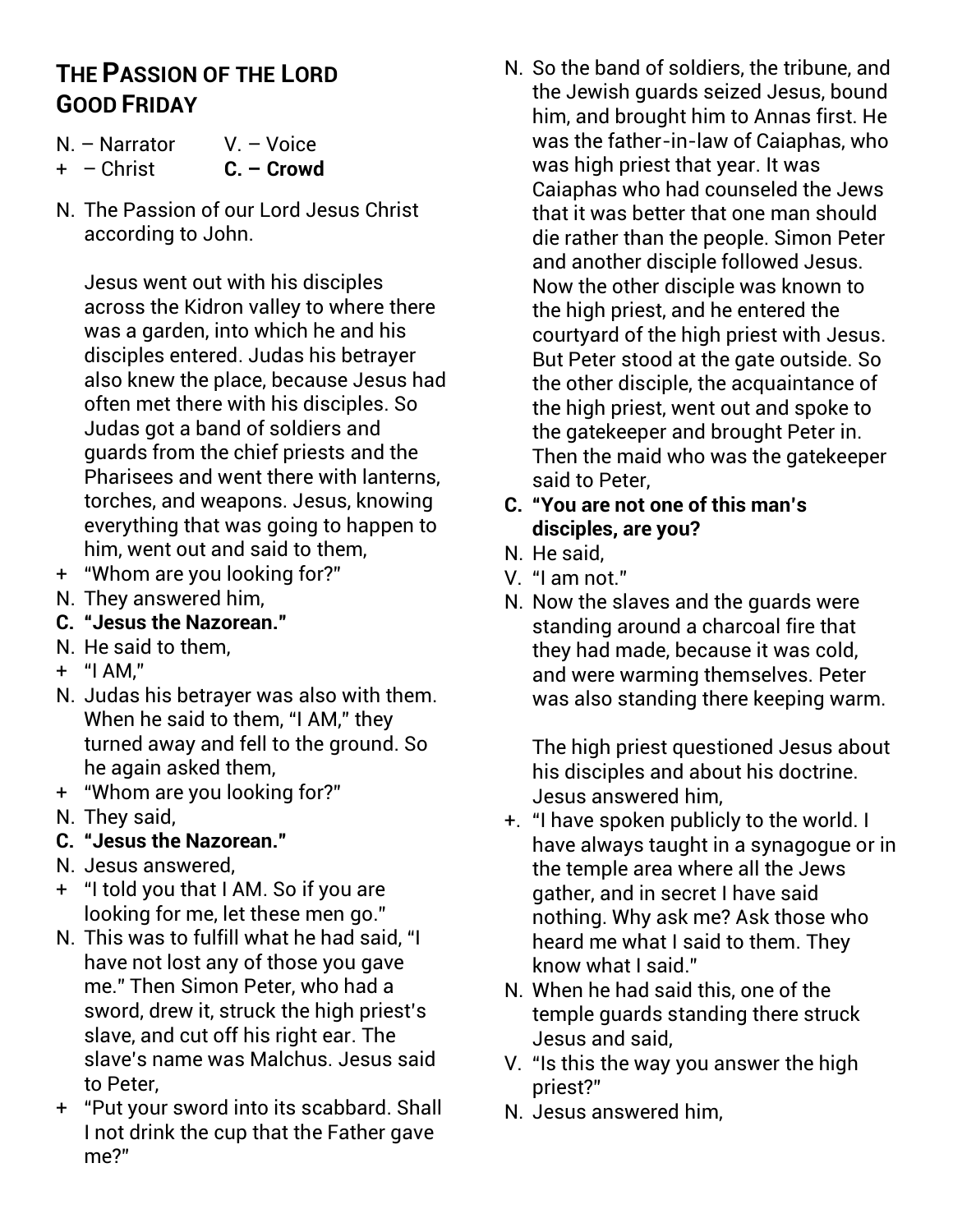- + "If I have spoken wrongly, testify to the wrong; but if I have spoken rightly, why do you strike me?"
- N. Then Annas sent him bound to Caiaphas the high priest.

Now Simon Peter was standing there keeping warm. And they said to him,

- **C. "You are not one of his disciples, are you?"**
- N. He denied it and said,
- V. "I am not."
- N. One of the slaves of the high priest, a relative of the one whose ear Peter had cut off, said,
- **C. "Didn't I see you in the garden with him?"**
- N. Again Peter denied it. And immediately the cock crowed.

Then they brought Jesus from Caiaphas to the praetorium. It was morning. And they themselves did not enter the praetorium, in order not to be defiled so that they could eat the Passover. So Pilate came out to them and said,

- V. "What charge do you bring against this man?"
- N. They answered and said to him,
- **C. "If he were not a criminal, we would not have handed him over to you."**
- N. At this, Pilate said to them,
- V. "Take him yourselves, and judge him according to your law."
- N. The Jews answered him,
- **C. "We do not have the right to execute anyone,"**
- N. in order that the word of Jesus might be fulfilled that he said indicating the kind of death he would die. So Pilate went back into the praetorium and summoned Jesus and said to him,
- V. "Are you the King of the Jews?"
- N. Jesus answered,
- + "Do you say this on your own or have others told you about me?"
- N. Pilate answered,
- V. "I am not a Jew, am I? Your own nation and the chief priests handed you over to me. What have you done?
- N. Jesus answered,
- + "My kingdom does not belong to this world. If my kingdom did belong to this world, my attendants would be fighting to keep me from being handed over to the Jews. But as it is, my kingdom is not here."
- N. So Pilate said to him,
- V. "Then you are a king?"
- N. Jesus answered,
- + "You say I am a king. For this I was born and for this I came into the world, to testify to the truth. Everyone who belongs to the truth listens to my voice."
- N. Pilate said to him,
- V. "What is truth?"
- N. When he had said this, he again went out to the Jews and said to them,
- V. "I find no guilt in him. But you have a custom that I release one prisoner to you at Passover. Do you want me to release to you the King of the Jews?"
- N. They cried out again,
- **C. "Not this one but Barabbas!"**
- N. Now Barabbas was a revolutionary.

Then Pilate took Jesus and had him scourged. And the soldiers wove a crown out of thorns and placed it on his head, and clothed him in a purple cloak, and they came to him and said,

- **C. "Hail, King of the Jews!"**
- N. And they struck him repeatedly. Once more Pilate went out and said to them,
- V. "Look, I am bringing him out to you, so that you may know that I find no guilt in him."
- N. So Jesus came out, wearing the crown of thorns and the purple cloak. And Pilate said to them,
- V. "Behold, the man!"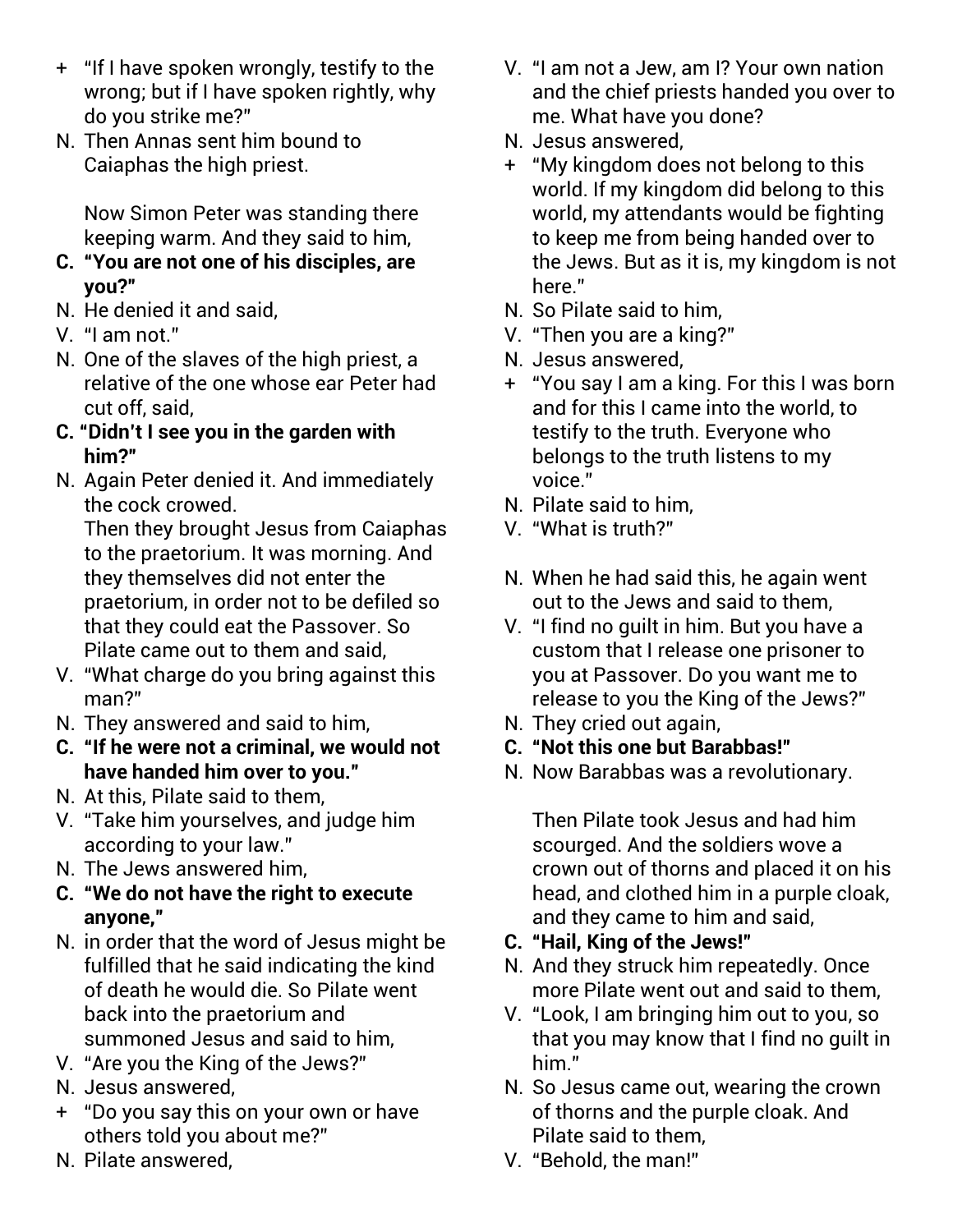- N. When the chief priests and the guards saw him they cried out,
- **C. "Crucify him, crucify him!"**
- N. Pilate said to them,
- V. "Take him yourselves and crucify him. I find no guilt in him."
- N. The Jews answered,
- **C. "We have a law, and according to that law he ought to die, because he made himself the Son of God."**
- N. Now when Pilate heard this statement, he became even more afraid, and went back into the praetorium and said to Jesus,
- V. "Where are you from?"
- N. Jesus did not answer him. So Pilate said to him,
- V. Do you not speak to me? Do you not know that I have power to release you and I have power to crucify you?"
- N. Jesus answered him,
- + "You would have no power over me if it had not been given to you from above. For this reason the one who handed me over to you has the greater sin."
- N. Consequently, Pilate tried to release him; but the Jews cried out,
- **C. "If you release him, you are not a Friend of Caesar. Everyone who makes himself a king opposes Caesar."**
- N. When Pilate heard these words he brought Jesus out and seated him on the judge's bench in the place called Stone Pavement, in Hebrew, Gabbatha. It was preparation day for Passover, and it was about noon. And he said to the Jews,
- V. "Behold, your king!"
- N. They cried out,
- **C. "Take him away, take him away! Crucify him!"**
- N. Pilate said to them,
- V. "Shall I crucify your king?"
- N. The chief priests answered,
- **C. "We have no king but Caesar."**

N. Then he handed him over to them to be crucified.

So they took Jesus, and, carrying the cross himself, he went out to what is called the Place of the Skull, in Hebrew, Golgotha. There they crucified him, and with him two others, one on either side, with Jesus in the middle. Pilate also had an inscription written and put on the cross. It read, "Jesus the Nazorean, the King of the Jews." Now many of the Jews read this inscription, because the place where Jesus was crucified was near the city; and it was written in Hebrew, Latin, and Greek. So the chief priests of the Jews said to Pilate,

- **C. "Do not write 'The King of the Jews,' but that he said, 'I am the King of the Jews.'"**
- N. Pilate answered,
- V. "What I have written, I have written."
- N. When the soldiers had crucified Jesus, they took his clothes and divided them into four shares, a share for each soldier. They also took his tunic, but the tunic was seamless, woven in one piece from the top down. So they said to one another,
- **C. "Let's not tear it, but cast lots for it to see whose it will be,"**
- N. in order that the passage of Scripture might be fulfilled that says:

*They divided my garments among them, and for my vesture they cast lots.*

This is what the soldiers did. Standing by the cross of Jesus were his mother and his mother's sister, Mary the wife of Clopas, and Mary of Magdala. When Jesus saw his mother and the disciple there whom he loved he said to his mother,

- + "Woman, behold, your son."
- N. Then he said to the disciple,
- + "Behold, your mother."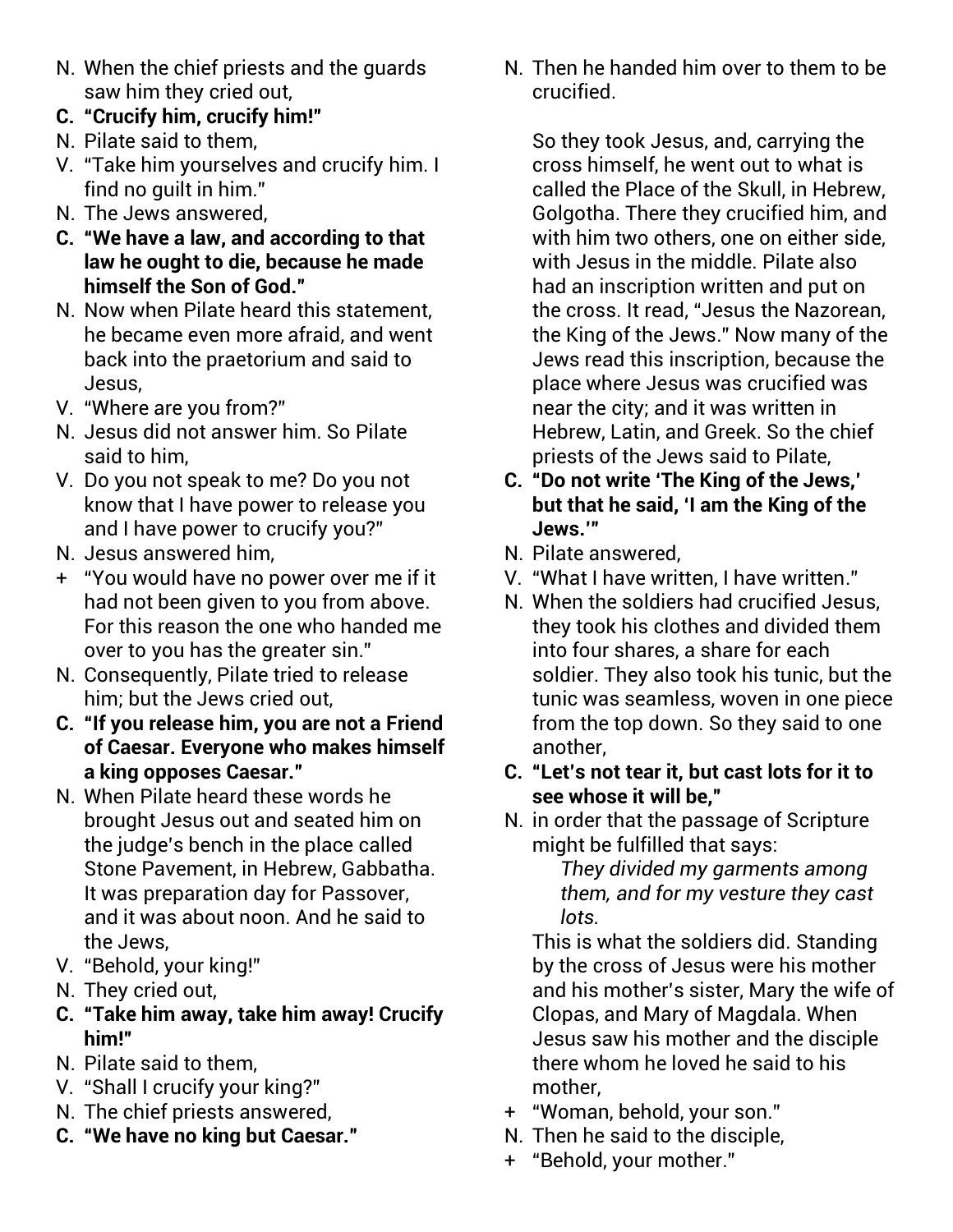N. And from that hour the disciple took her into his home.

After this, aware that everything was now finished, in order that the Scripture might be fulfilled, Jesus said,

- + "I thirst."
- N. There was a vessel filled with common wine. So they put a sponge soaked in wine on a sprig of hyssop and put it up to his mouth. When Jesus had taken the wine, he said,
- + "It is finished."
- N. And bowing his head, he handed over the spirit.

## *Here all kneel and pause for a short time.*

N. Now since it was preparation day, in order that the bodies might not remain on the cross on the sabbath, for the sabbath day of that week was a solemn one, the Jews asked Pilate that their legs be broken and that they be taken down. So the soldiers came and broke the legs of the first and then of the other one who was crucified with Jesus. But when they came to Jesus and saw that he was already dead, they did not break his legs, but one soldier thrust his lance into his side, and immediately blood and water flowed out. An

eyewitness has testified, and his testimony is true; he knows that he is speaking the truth, so that you also may come to believe. For this happened so that the Scripture passage might be fulfilled:

*Not a bone of it will be broken.* And again another passage says:

*They will look upon him whom they have pierced.*

After this, Joseph of Arimathea, secretly a disciple of Jesus for fear of the Jews, asked Pilate if he could remove the body of Jesus. And Pilate permitted it. So he came and took his body. Nicodemus, the one who had first come to him at night, also came bringing a mixture of myrrh and aloes weighing about one hundred pounds. They took the body of Jesus and bound it with burial cloths along with the spices, according to the Jewish burial custom. Now, in the place where he had been crucified there was a garden, and in the garden a new tomb, in which no one had yet been buried. So they laid Jesus there because of the Jewish preparation day; for the tomb was close by."

+ The Gospel of the Lord.